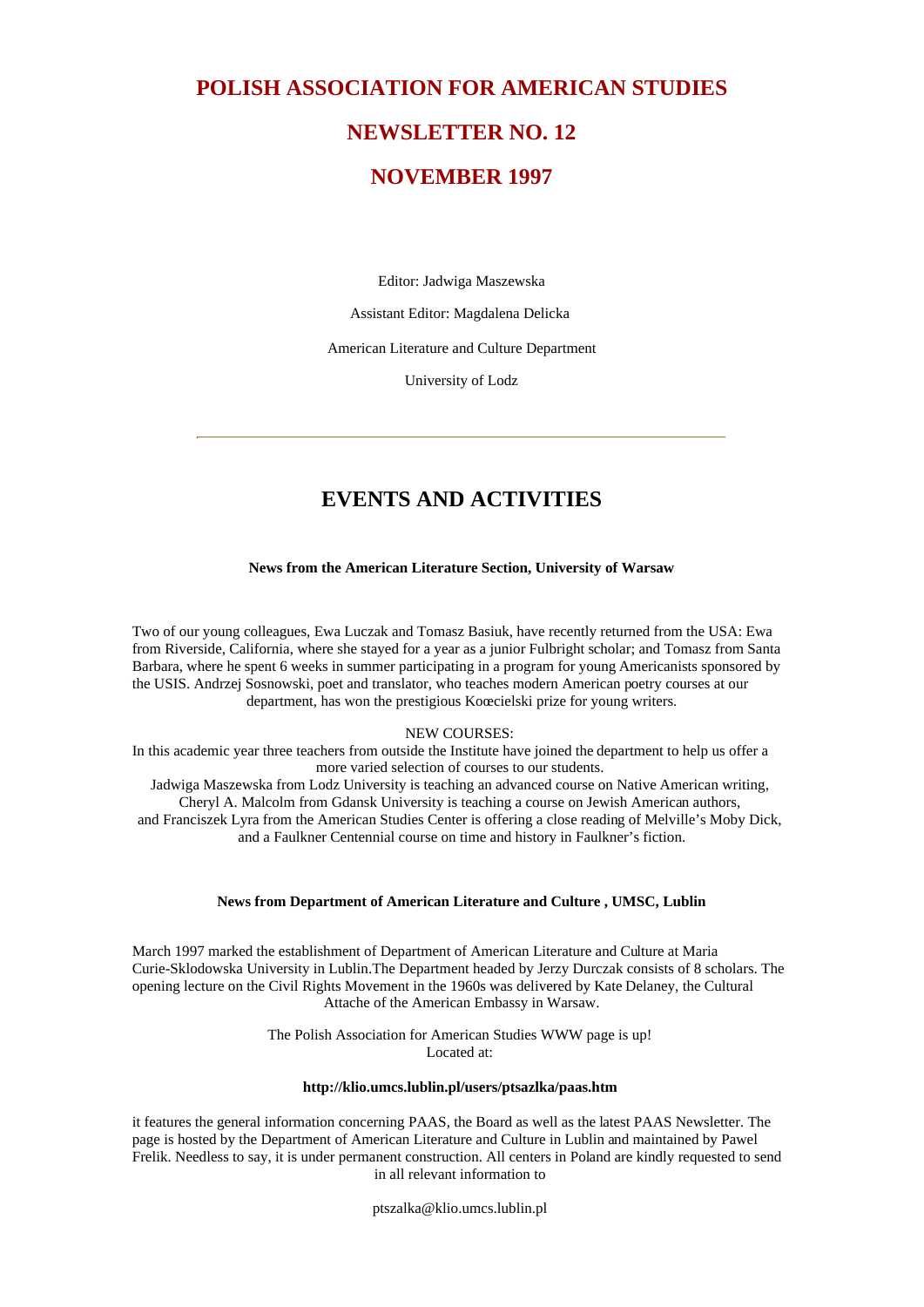or the snail mail address:

#### Department of American Literature and Culture c/o Pawel Frelik UMCS Pl. Marii Curie-Sklodowskiej 4 Lublin 20-03.

#### Jerzy Kutnik took part in the EAAS Board meeting in Dublin in late March.

Monika Adamczyk-Garbowska participated in the 2nd International Symposium: Lessons of the Holocaust and Contemporary Russia, Moscow, May 4-7, 1997 where she presented two papers. Both will be published in the proceedings. The symposium was well-attended by scholars from Russia, former Soviet Republics, the USA, Israel, France, Germany and Poland.

Jerzy Kutnik took part in the yearly conference of Romanian Society for English and American Studies in Timisoara, May 21-24.

#### **News from American Literature and Culture Department, University of Lodz**

Agnieszka Salska served as Program Chair of the annual conference of International Society for Contemporary Literature and Theatre. The 1997 convention gathered from July 31 to August 12 in Mayhooth College near Dublin around the theme 'The Past in the Present in Contemporary Literature and Theatre.'

Zbigniew Maszewski presented a paper titled 'The Motif of the Book in the work of Herman Melville and Bruno Schulz' at the International Melville Society Conference in Volos, Greece, July 2-6, 1997

Jadwiga Maszewska took part in a seminar on Native American Literature in Spello, Italy, September 1-5, 1997

The May 1997 issue of Tygiel Kultury (a literary-cultural magazine based in Lodz) focused on an American theme: the return of realism and the contemporary renaissance of the short story. Among the contributors are: Agnieszka Salska, David Pichaske, Marek Jedliñski and Grzegorz Kosc.

#### **News from the North American Studies Center, University of Lodz**

The University of Lodz established the Department of American Studies and Mass Media (AS&MM), with E. H. Oleksy as Chair. AS&MM is an integral part of the Institute of International Studies and is the first department in Poland whose name formally includes the qualification 'Department of American Studies' (Zaklad Amerykanistyki). The NAS remains in the structure of the University of Lodz as an interdisciplinary center. W. Oleksy is now the Director of NAS.

E. H. Oleksy taught a 'Visual Culture' cluster at the Postgraduate Summer School in Women's Studies in Dortmund, Germany. She has also been elected member of the Executive Board of the Women's International Studies Europe (WISE) and represented Poland at the WISE meeting in Coimbra, Portugal, July 5-9, 1997.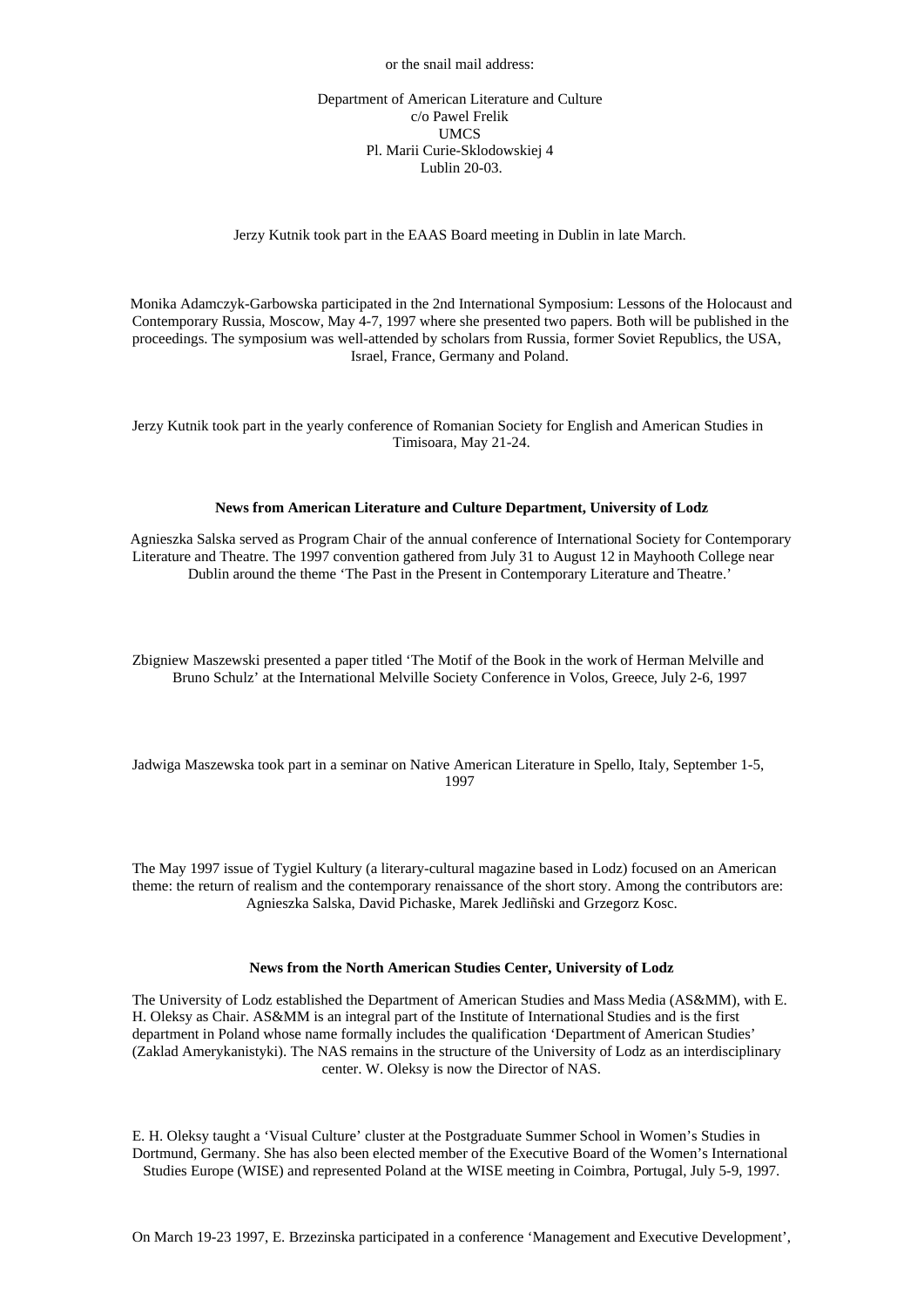Tarpen Springs, Florida. In August 1997, she took part in a conference 'Academy of Management' in Boston.

Acting as Assistant Coordinator of the TEMPUS program 'Modernization of Curriculum in International Studies', in December 1996, E. Brzeziñska organized a meeting for the partners in the program and presented a report 'Teaching Communication at the University of Lodz'.

W. Oleksy spent two semesters at the Modern Languages and Literatures Department, SUNY at Buffalo as the Koœciuszko Foundation Senior Research Scholar. In the Spring Term of 1997, he gave several invited lectures at the University of Pittsburgh, Canisius College, Buffalo, and the University of Maryland, College Park. During the Second Polish Studies in the U.S. Conference, April 12-14, 1997, SUNY at Buffalo, he read a paper on 'Polish Studies in the USA and American Studies in Poland'. His visit at the University of Maryland, College Park was connected with the 'International Cultural Metaphors Project' directed by Prof. M. Gannon who invited him as a consultant on Poland.

In October, T. Pludowski participated in a conference 'Images of Politics. History and Development of Political Communication on Television,' Amsterdam, the Netherlands where he read his paper 'Politics and Media in Poland after 1989: The Rise of the Peripheral Strategy of Persuasion in Political Campaigning on Television.'

The TEMPUS Joint European Project (JEP 11414-96) 'Modernization of Curriculum in International Studies' authored and coordinated by E. H. Oleksy concluded the activities scheduled for the academic year 1996/97. Seven undergraduate and postgraduate students majoring in Mass Media and American Studies participated in the student mobility scheme and spent a semester at the University of Joensuu, Finland, University of Granada, Spain, and Roehampton Institute, London. Three AS&MM faculty members and one administrative assistant participated in the faculty mobility scheme. Several faculty members and students from partner institutions (Granada, London, Joensuu) visited AS&MM.

On May 5, 1997, American Reading Room (ARR) was made available to the academic community at the University of Lodz and to general public. ARR contains a unique collection of books on broadly understood American Studies, the so-called "The American Studies Collection" (around 1300 volumes), which was created by an endowment fund established by the Congress of the United States in order to promote a thorough understanding of the USA abroad. NAS has been selected by USIA to receive the collection, as a result of an open competition among American Studies programs in Poland. NAS signed a formal agreement to house, maintain and promote open access to the collection. USIA created 58 sites worldwide for similar collections, the only one in Poland at NAS. It is very fitting now to express our thanks to all those at USIA in Warsaw and Washington, D.C. who have been involved in bringing the collection to NAS.

American Film Collection at AS&MM. In March 1996, USIS-Warsaw (Anna Wilbik-Switaj) and NAS (Wieslaw Oleksy) organized a workshop on American Culture for English Language College teachers and Ph.D. students from all over Poland. The workshop leaders were James Deutsch, currently a visiting professor at NAS, and Perry Frank, a former Fulbright lecturer in Gdañsk. USIS-Warsaw agreed to purchase video copies of the first thirty two films, presumably the most significant American films that were named to the U.S. National Film Registry at the Library of Congress. USIS donation is gratefully appreciated as the collection is invaluable in AS&MM teaching. The video collection is deposited at NAS and can be available to anyone teaching American Film. Requests for borrowing up to two videos for two weeks should be addressed to: Department of American Studies and Mass Media, University of Lodz, 90-136 Lodz, ul. Narutowicza 54/11

Ambassador Nicolas A. Rey awarded. In response to NAS's initiative, UL Rector awarded US Ambassador Nicolas A. Rey with 50th Anniversary of the University of Lodz Medal for his outstanding contribution to the development of American Studies Program at NAS. On September 29, 1997, the medal was presented to Ambassador Rey by Pro-Rector for International Relations Professor M. Zirk-Sadowski and W. Oleksy at the American Embassy.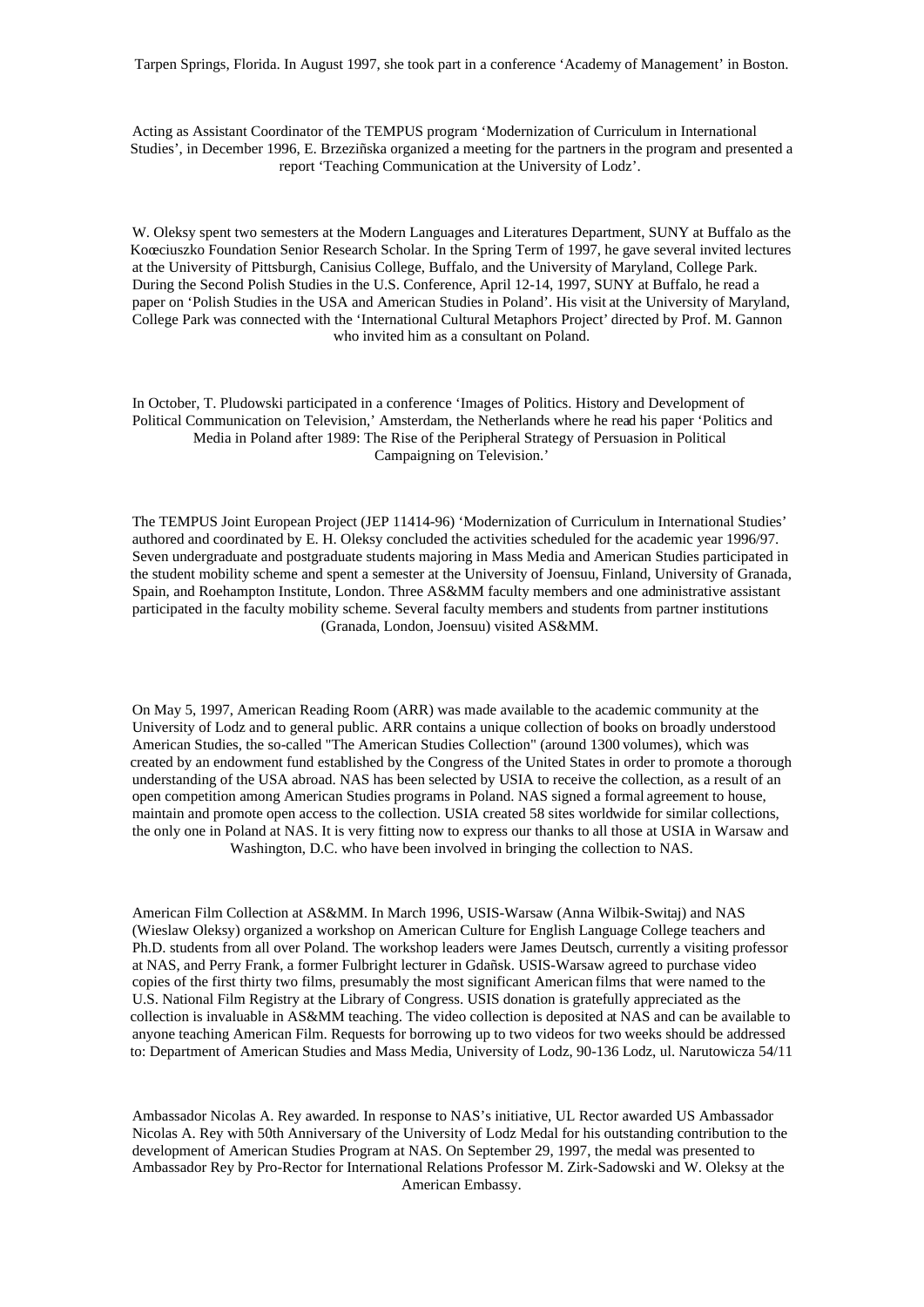From May 30 through July 3, Prince George's Community College, Maryland conducted a five-week travel-study seminar in Poland called "And the walls come tumbling down" in cooperation with NAS. During the seminar faculty from Maryland traveled in areas of Poland selected to highlight Poland's history, society and culture, attended 22 lectures in area studies of the social science and humanities, and met with members of the NAS and other social science and humanities faculty from the University of Lodz. The group was received by A. Ceynowa, Pro-Rector for International Relations, University of Gdañsk and A. Dakowski, Executive Director of the Polish-U.S. Fulbright Commission. W. Katner, President of the Polish Fulbright Alumni Association participated in a panel discussion on 'Higher Education in Poland and the USA', which was jointly conducted by the Maryland group and NAS while J. Kutnik from the Polish Association for American Studies met with the group in Lublin. The visit was sponsored by the Fulbright -Hays Group Projects Abroad Program.

International Conference; November 14-17, 1997. The University in the Twenty-First Century: Challenges and Perspectives , University of Lodz Conference Center, Kopcinskiego 16/18. Conference Chair: W. Oleksy.



No. 2, 1997 of *Akcent*, a literary periodical published in Lublin is devoted to Polish Americans. It contains articles, fiction, poetry and interviews by American writers of Polish descent ( including two chapters from Selling the Lite of Heaven by Suzanne Strempek Shea and The Chance of Snow by Anthony Bukoski). A number of scholars and graduate students from Lublin (**Monika Adamczyk-Garbowska, Andrzej Antoszek, Pawel Frelik, Dorota Janowska, Andrzej Kowalczyk, Barbara Kowalik, Alina Szala, Agnieszka Ziajka**), Warsaw (**Marek Paryz**) and different universities in the US (**Thomas Gladsky, John Guzlowski, Thomas Napierkowski**) contributed to this issue as authors and translators. The publication of the issues was facilitated by a grant from the American Embassy in Warsaw.

**Joanna Durczak**, 'Rezerwaty, kasyna i kojoty w trampkach albo indiañskie odrodzenie,' *Akcent* 4/1996 plus translations of W. Penn, L. Erdrich and W. Lang.

**Pawel Frelik**, 'Avant-Pop - Where Do We Go From Postmodernism,' *Lubelskie Materialy Neofilologiczne* 20, 1996.

> **Monika Adamczyk Garbowska** 'Zwiazki literackie Isaaca Bashevisa Singera,' in: Literackie portrety Zydów, ed. Eugenia Loch, Wydawnictwo UMCS, 1996.

> > **Jerzy Kutnik**, Gra Slów. Muzyka poezji Johna Cage'a, Wydawnictwo UMCS 1997.

**Elzbieta H. Oleksy**, review article of Catherine Clinton's Half Sisters of History, Women's Studies International Forum, New York: Pergamon Press (Spring 1997).

**Wieslaw Oleksy and Henry Wasser**, 'Transformation of Higher Education in Poland,' *Transformation of Higher Education in Post-Communist Countries*, ed. P. Sabloff, Garland Press, (forthcoming).

**Halina Parafianowicz**, 'Czechoslowacja w polityce Stanów Zjednoczonych w latach 1918-1933,' Bialystok 1996; praca habilitacyjna.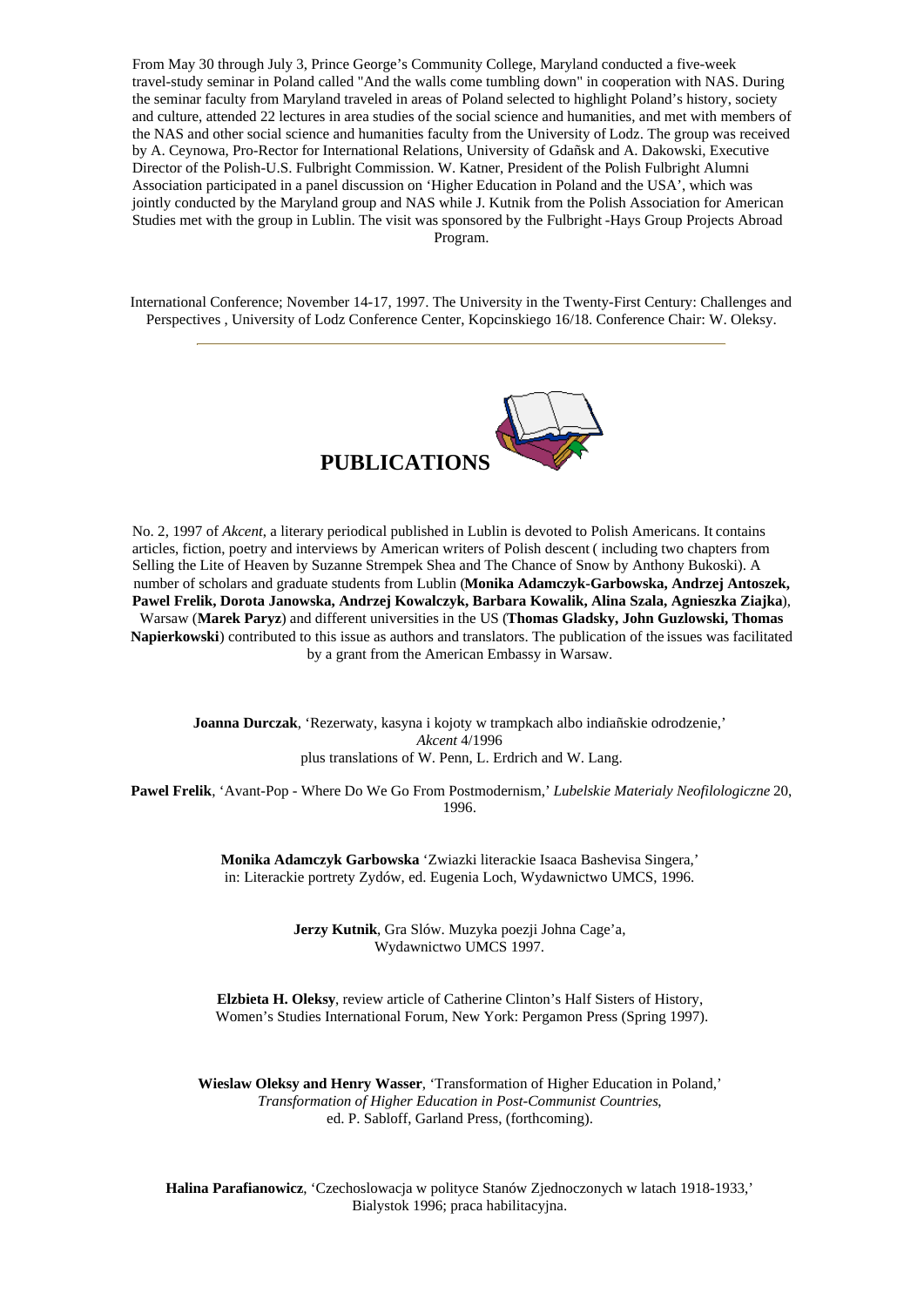**Tomasz Pludowski**, 'A Picture Is Worth a Thousand Words - Political Campaigning in the Television Era,' forthcoming in the proceedings of the 1996 annual PAAS Conference.

**Halina Parafianowicz**, 'Sprawa czeska i slowacka w polityce administracji Woodrowa Wilsona w latach 1916-1919,' *Dzieje najnowsze*, 1996 ; 3-4.

> **Irena Przemecka**, Dwiescie lat dramatu Amerykañskiego, Universitas, Kraków, 1996.

*Jerzy Kosinski: Man and Work at the Crossroads of Cultures*, eds. Agnieszka Salska, Marek Jedlinski, Lodz UP 1997

*Jerzy Kosiñski: Czlowiek i dzielo na skrzyzowaniu kultur*, eds. Agnieszka Salska, Grzegorz Gazda, Da Capo, W-wa, 1997

**Irmina Wawrzyczek**, 'Studying Early America amid the Extended Epistemological Crisis in American Historiography,' *American Studies*, vol. XV, Warszawa, 1997, pp.23-30.

**Irmina Wawrzyczek**, 'The Women of Accomack versus Henry Smith: Gender, Legal Recourse, and the Social Order in Seventeenth-Century Virginia,' *Virginia Magazine of History and Biography*, vol. 105, Winter 1997, pp. 1-21.

**Marek Wilczynski** ed., *Canons, Revisions, Supplements in American Literature and Culture*: Proceedings of the Conference of Polish Association for American Studies. Bene Nati, Poznañ, 1996.

# **CALL FOR PAPERS**

The Nathaniel Hawthorne Society Meeting in Rome, June 2-5, 1998 19th-Century Americans in Rome: Cultural Encounters Submit papers, suggestions, or abstracts (750 words minimum) to:

> Professor Robert K. Martin Departement d'etudes anglaises Universite de Montreal C.P.6128, Succ. Centre-ville Montreal, Quebeck H 3C 3J7 Fax: (514) 343-6443 E-mail: martinr@ere.umontreal.ca

Deadline for submission: January 30, 1998

International Conference and Workshop: Native American Literature in Today's America, April 26-29, 1998. Workshop sessions on American Indian poetry, fiction, autobiography, and critical approaches will be conducted by Susan Castillo of Glasgow University.

We also welcome papers on all topics related with Native American literature and its role in contemporary American mainstream culture.